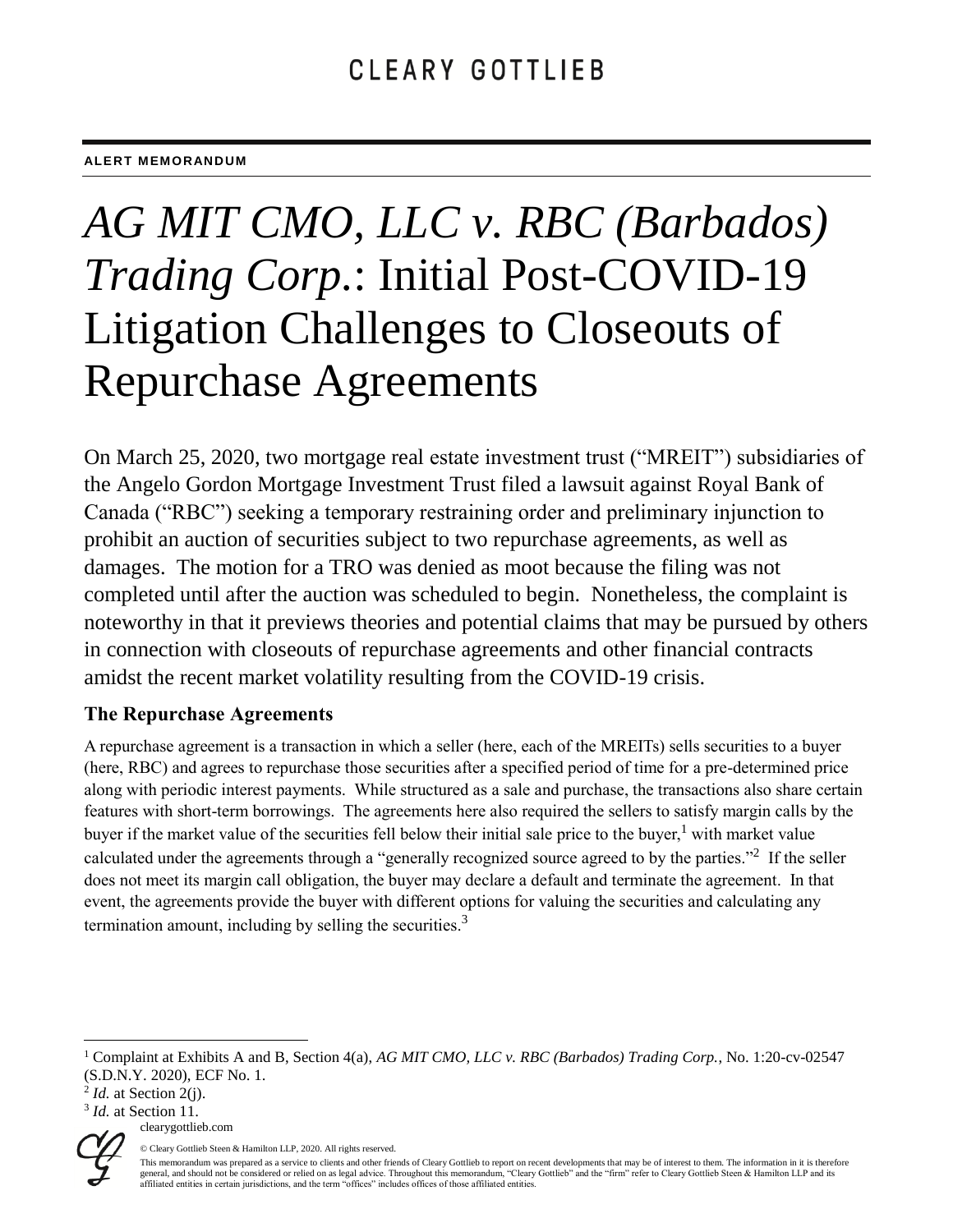# **The Allegations**

In their complaint, the MREITs (together, "AG") alleged that RBC declared a default under the repurchase agreements based on AG's failure to satisfy RBC's recent margin calls and that AG had learned that RBC intended to conduct an auction of the securities subject to the agreements beginning at 11 A.M. on March 25. AG sought a TRO, a preliminary injunction, and damages based on its contention that (1) RBC impermissibly calculated the market value of the securities under the agreements for purposes of its margin calls and that those margin calls and RBC's subsequent declaration of default were therefore void; and (2) there is currently no recognized market as a result of the COVID-19 crisis in which RBC could auction the securities and any auction would not be commercially reasonable.<sup>4</sup>

#### *Background Allegations*

The complaint includes extensive allegations regarding the COVID-19 crisis and its adverse impact on the market for the mortgage-backed securities, which are the subject of the repurchase agreements. For example, AG alleged that, irrespective of the legitimacy of RBC's calculations, margin call obligations, triggered by the decline of the securities' value and liquidity shortages caused by the worldwide economic slowdown in response to the crisis, are pushing MREITs "to the brink of collapse."<sup>5</sup>

The complaint also included extensive allegations regarding federal and state economic stabilization efforts, such as (1) the Federal Reserve's commitment to purchase \$200 billion in agency mortgage backed securities and the creation of a Primary Dealer Credit Facility that would allow RBC to pledge MBS to the Federal Reserve at favorable terms;<sup>6</sup> and (2) New York Governor Andrew Cuomo's Executive Order 202.9,

 $\overline{\phantom{a}}$ 

which deemed it an unsafe and unsound practice to fail to grant forbearance to a person or business experiencing financial hardship due to the crisis.<sup>7</sup> Although AG contended that RBC's actions in connection with its margin calls and subsequent termination were contrary to public policy and would cause irreparable harm to the mortgage markets and the U.S. economy as a whole, ${}^{8}$  AG did not assert any causes of action based on government and regulatory action, as those efforts to date have not created any new private rights of action. Furthermore, there are, at a minimum, significant questions as to whether Executive Order 202.9 even applies in these circumstances.<sup>9</sup>

#### *AG's Claims*

AG's actual claims sound in breach of contract, anticipatory breach, and breach of the implied covenant of good faith and fair dealing:

- First, AG asserted that RBC breached the Agreements by unilaterally failing to calculate the market value of the securities based on a source "agreed to by the parties" as required under the agreements. AG alleged that RBC's market valuation was instead "based on an artificially (and temporarily) depressed market that is not a reliable or reasonable means of calculating the true value of the underlying securities."<sup>10</sup>
- Second, AG asserted that RBC's intent to auction the securities was an anticipatory breach (i) because AG had not actually defaulted given that RBC's margin calls were improperly calculated and void, and (ii) because there is no "recognized market" in light of the COVID-19 crisis in which to auction the securities. Alternatively, AG contended that holding an auction while the value of the securities are

Clarifies Scope of Governor Cuomo's Forbearance Order(Mar. 25, 2020) available at https://www.clearygottlieb.com/news-andinsights/publication-listing/dfs-regulation-clarifies-scope-ofgovernor-cuomos-forbearance-order.  $10$  Compl. at  $\P\P$  46-50.

<sup>4</sup> *See id.* at ¶¶ 3, 51-60.

<sup>5</sup> *Id.* at ¶¶ 1, 22-23.

<sup>6</sup> *Id.* at ¶¶ 27-29.

<sup>7</sup> *Id.* at ¶¶ 31-32.

<sup>8</sup> *See id.* at ¶ 2.

<sup>9</sup> For an in-depth analysis of Executive Order 202.9, *see* Alert Memorandum, Cleary Gottlieb, DFS Regulation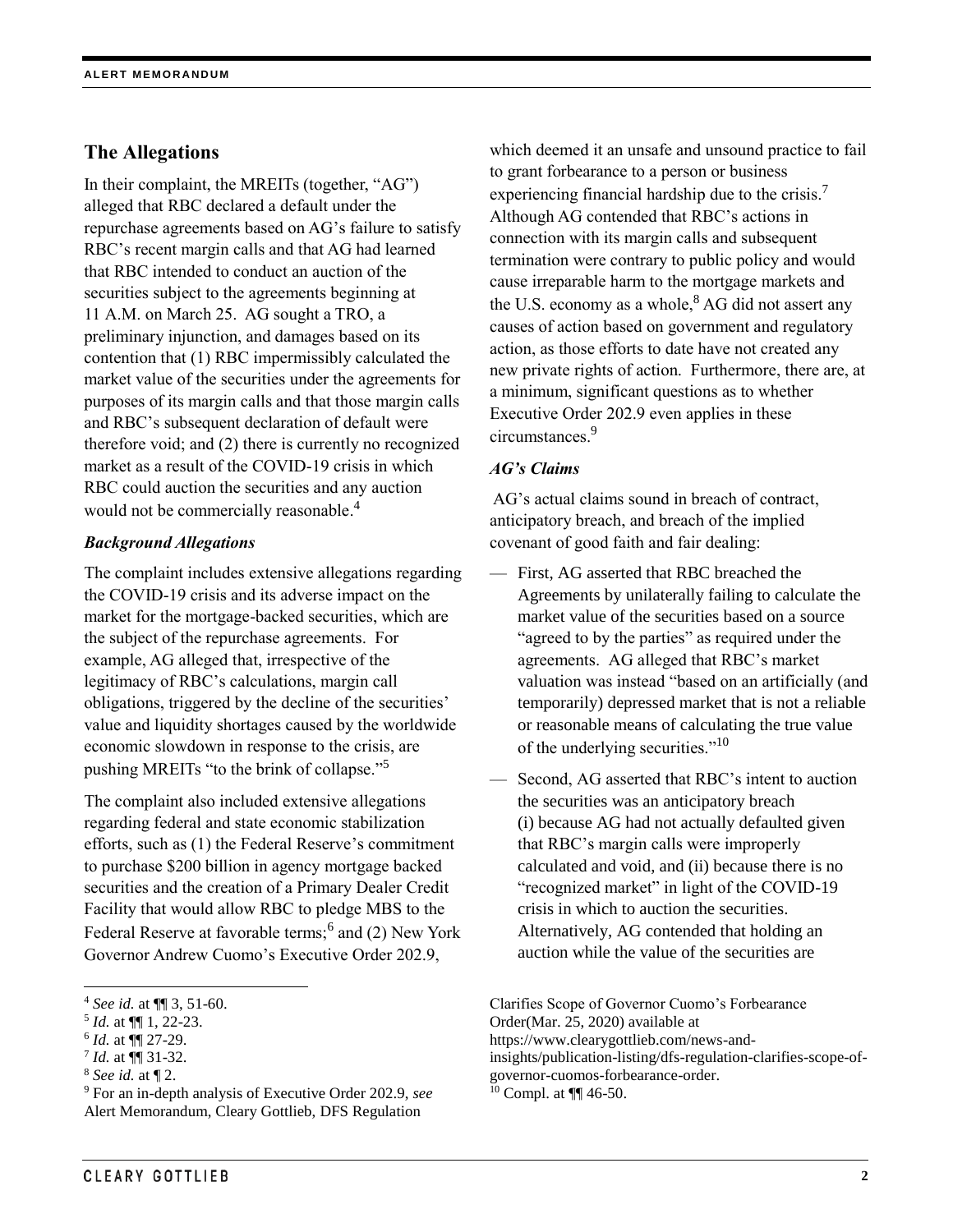depressed would not be commercially reasonable, as is required under the agreements. $^{11}$ 

— Finally, AG asserted that RBC breached the implied covenant of good faith and fair dealing by refusing, despite the crisis, to agree to forbearance, meaning its margin calls "do not have the contractually-intended effect, but instead deprive Plaintiffs of the still-expected fruits of their contracts in favor of windfall profits for Defendants."<sup>12</sup>

### **The Outcome**

Judge Schofield of the Southern District of New York denied the application for the TRO and preliminary injunction as moot, as by the time AG's materials could have been reviewed it was likely that the MBS would have already been sold or the auction completed (the auction was scheduled to begin at 11 A.M. but the application was not filed until 11:10 A.M., and AG's memorandum did not arrive at the courthouse in hard copy or chambers' inbox until two or more hours later).<sup>13</sup> The parties have since met and conferred and are working towards a consensual resolution before a follow-up conference currently scheduled for April 2. No further auctions of securities subject to these repurchase agreements are currently scheduled.<sup>14</sup>

While the TRO application was rendered moot by timing, the complaint serves as a prelude to what will likely be further litigation related to closeouts of repurchase agreements and other financial contracts where counterparties are likely to challenge valuations in connection with such closeouts and provides at least one potential set of theories and claims on which parties may rely in disputing the validity of valuations based on market prices during the COVID-19 crisis. Market participants should review their contractual documentation carefully in assessing whether these theories may be applicable to their repurchase

 $\overline{\phantom{a}}$ 

transactions, as parties frequently modify the provisions in master repurchase agreements governing the calculation of the market value of the subject securities, as well as those governing the sale of such securities following an event of default.

…

# CLEARY GOTTLIEB

<sup>11</sup> *See id.* ¶¶ 51-60.

<sup>12</sup> *See id.* ¶¶ 61-64.

<sup>13</sup> *See* Order, *AG MIT CMO, LLC v. RBC (Barbados) Trading Corp.*, No. 1:20-cv-02547 (S.D.N.Y. 2020), ECF No. 9.

<sup>14</sup> *See* Letter from Jonathan E. Pickhardt, *AG MIT CMO, LLC v. RBC (Barbados) Trading Corp.*, No. 1:20-cv-02547 (S.D.N.Y. 2020), ECF No. 15.